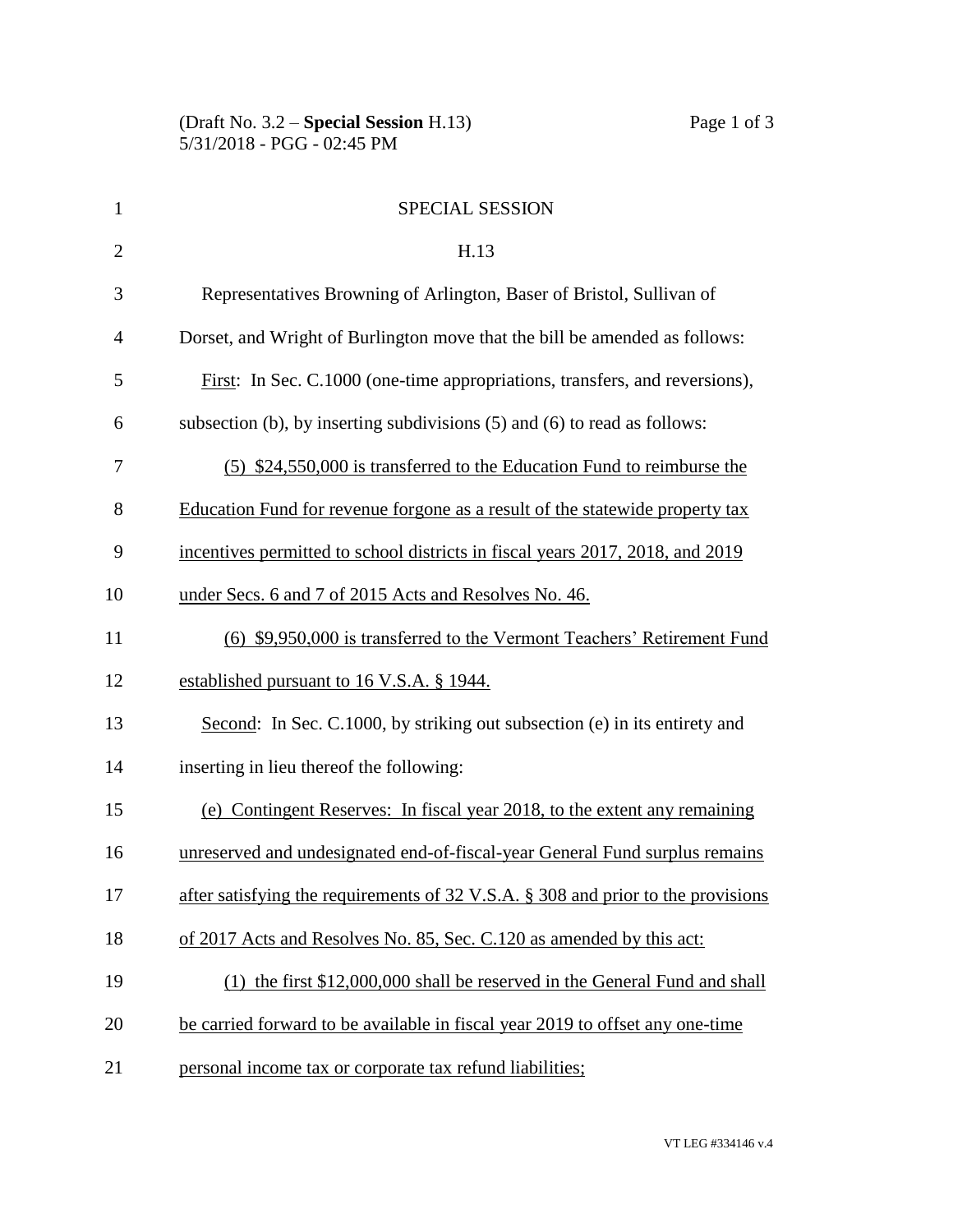(Draft No. 3.2 – **Special Session** H.13) Page 2 of 3 5/31/2018 - PGG - 02:45 PM

| $\mathbf{1}$   | (2) the next \$15,100,000 shall be reserved in the General Fund and                  |  |  |
|----------------|--------------------------------------------------------------------------------------|--|--|
| $\overline{2}$ | transferred to the Vermont Teachers' Retirement Fund established pursuant to         |  |  |
| 3              | 16 V.S.A. § 1944;                                                                    |  |  |
| $\overline{4}$ | (3) the next \$9,450,000 shall be reserved in the General Fund and                   |  |  |
| 5              | transferred to the Education Fund; and                                               |  |  |
| 6              | (4) any remaining unreserved and undesignated end-of-fiscal-year                     |  |  |
| 7              | General Fund surplus shall be transferred as follows:                                |  |  |
| 8              | (A) 50 percent to the Vermont Teachers' Retirement Fund                              |  |  |
| 9              | established pursuant to 16 V.S.A. § 1944;                                            |  |  |
| 10             | (B) 50 percent to the Education Fund; provided, however, that when                   |  |  |
| 11             | the total transferred to the Education Fund under this subdivision (B) reaches       |  |  |
| 12             | \$13,000,000, then any additional surplus under this subdivision shall be            |  |  |
| 13             | transferred instead to the Vermont Teachers' Retirement Fund established             |  |  |
| 14             | pursuant to 16 V.S.A. § 1944.                                                        |  |  |
| 15             | Third: In Sec. D.101 (fund transfers, reversions, and reserves), in                  |  |  |
| 16             | subsection (d), by adding a subdivision (2) to read as follows:                      |  |  |
| 17             | (2) Any additional funds in excess of the July 2018 General Fund                     |  |  |
| 18             | forecast shall be used to fund the priorities listed in Sec. $C.1000(e)(2)-(4)$ , in |  |  |
| 19             | that order, to the extent fiscal year 2018 funds were insufficient to do so.         |  |  |
| 20             | Fourth: By inserting a reader assistance heading and a Sec. H.11a to read as         |  |  |
| 21             | follows:                                                                             |  |  |